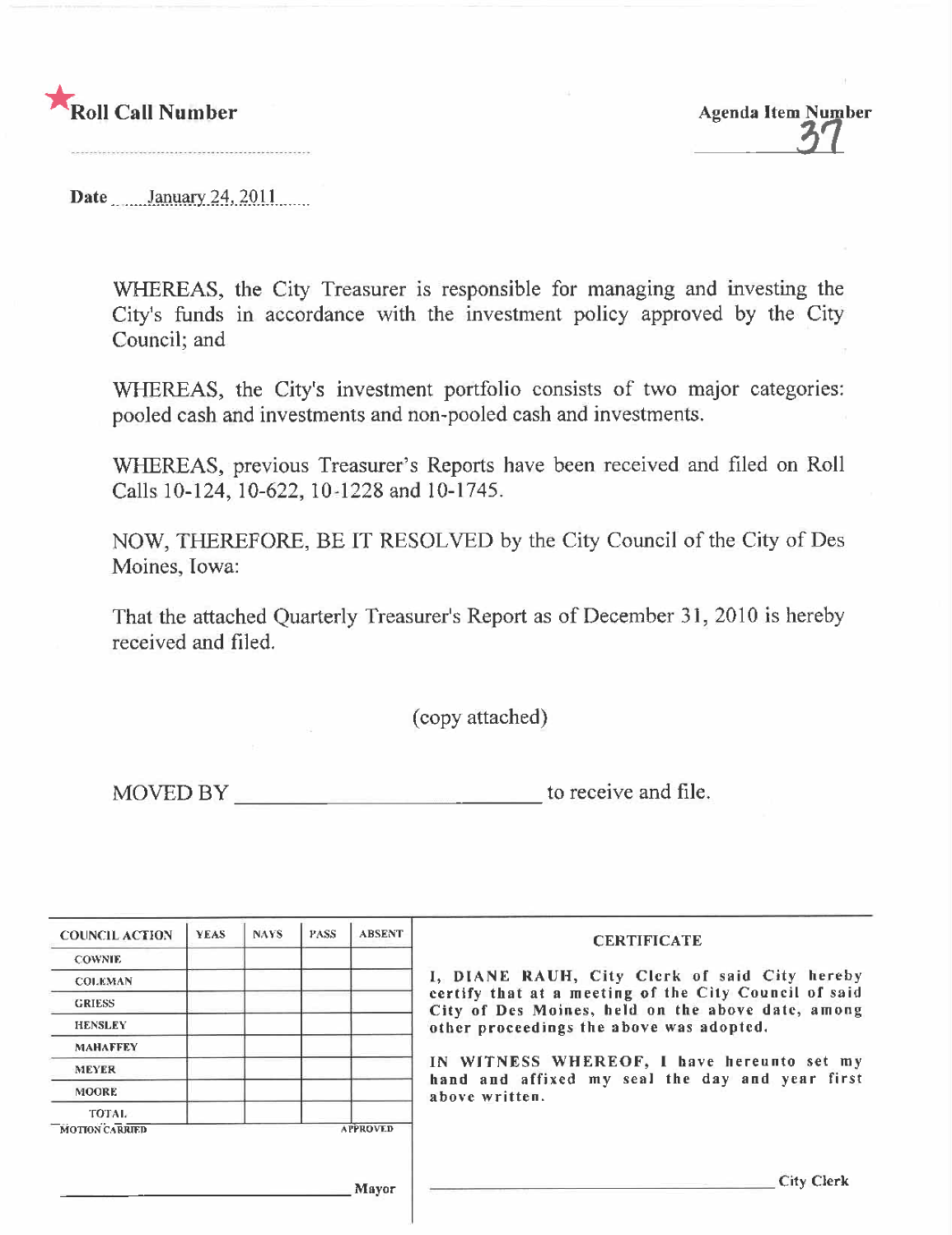| Date January 24,2011 |  |
|----------------------|--|
| Agenda Item          |  |
| Roll Call #          |  |

# **QUARTERLY TREASURER'S REPORT**

Allen Mc Kinley, Finance Director/Treasurer Prepared by<br>Heide U. Green, Treasury Manager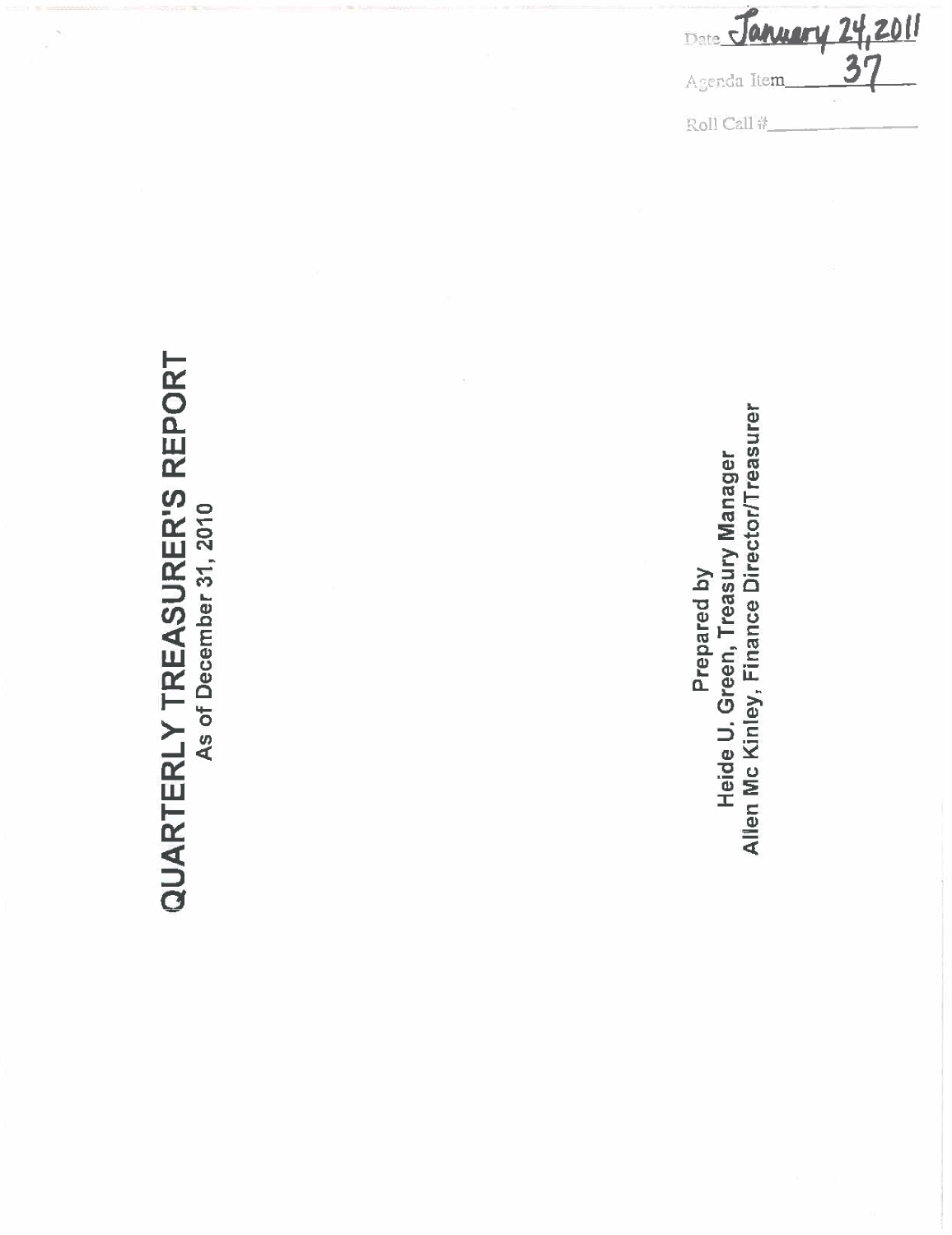#### Quarterly Treasurer's Report Quarterly Treasurer's Report As of December 31, 2010 As of December 31,2010

# Background

In accordance with the City's investment policy, State law, and Federal arbitrage and grant regulations, the Finance Director/Treasurer manages the City's funds as follows: In accordance with the City's investment policy, State law, and Federal arbitrage and grant regulations, the Finance DirectorlTreasurer manages the City's funds as follows:

"It is the policy of the City of Des Moines to invest public funds not currently needed in a manner which will provide protection of principal, "It is the policy of the City of Des Moines to invest public funds not currently needed in a manner which will provide protection of principal, meet the daily cash flow demands of the City and provide market returns." meet the daily cash flow demands of the City and provide market returns."

Therefore, the primary objectives, in priority order, of the investment Therefore, the primary objectives, in priority order, of the investment activities are: activities are:

- 1. Safety of principal 1. Safety of principal
	- 2. Liquidity<br>3. Return on 2. Liquidity
- Return on investments 3. Return on investments

May (Source: Investment Policy of the City of Des Moines, effective May 2006) (Source: Investment Policy of the City of Des Moines, effective 2006)

#### Purpose

This report is intended to permit City Council and the public to monitor the This report is intended to permit City Council and the public to monitor the Treasurer's compliance with the three objectives stated above Treasurer's compliance with the three objectives stated above.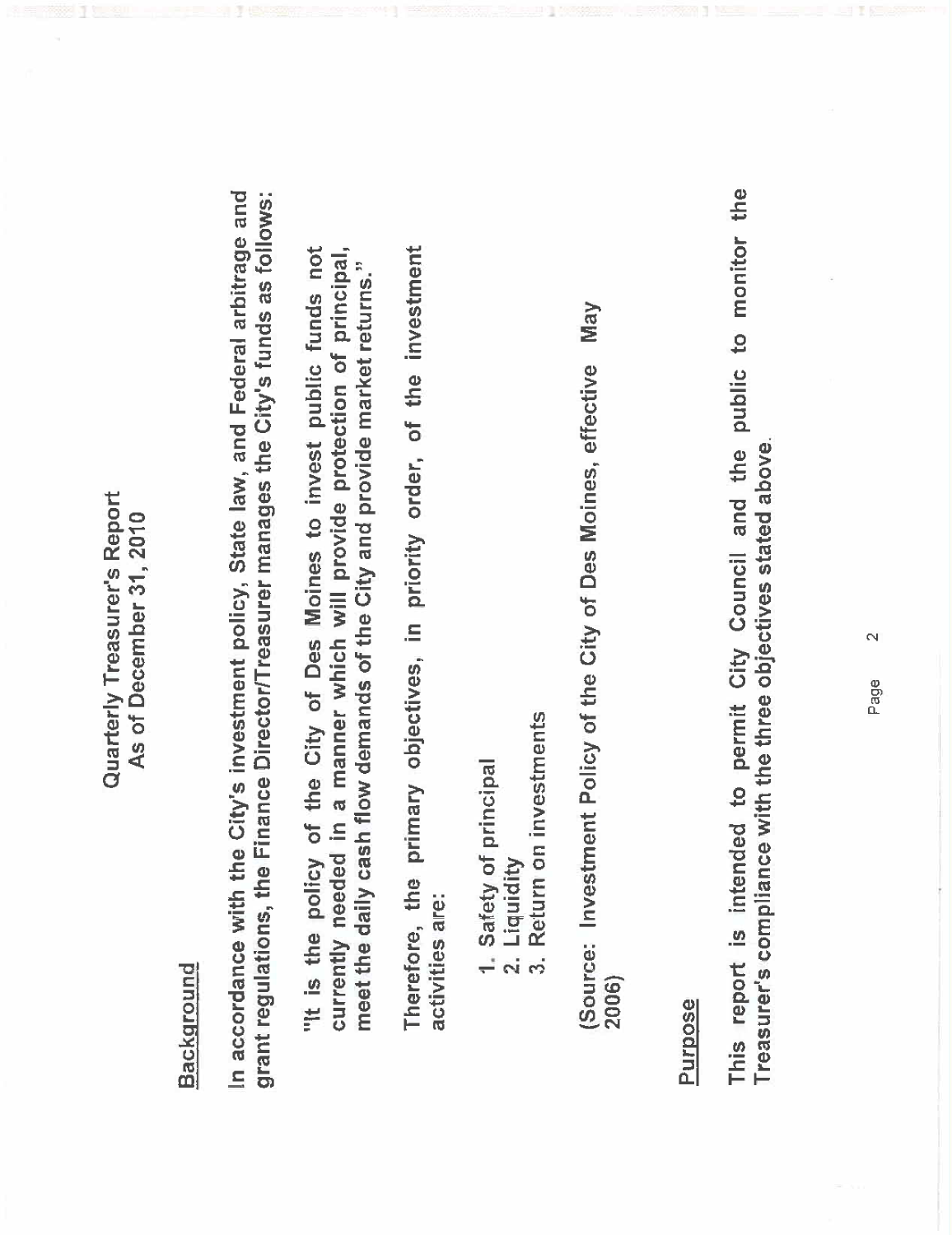## Safety of Principal Safety of Principal

The first two pages of the report (pie graph of "Portfolio Composition" and "Investment Definitions") provide information with which to assess the safety of the The first two pages of the report (pie graph of "Portolio Composition" and "Investment Definitions") provide information with which to assess the safety of the City's principal. City's principaL. As of December 31, 64.6 percent of the \$142.3 million total portfolio was invested in U.S. government agency securities (Federal Home Loan Bank, Federal Home Loan Mortgage Corporation, Federal National Mortgage Association, and Farm Credit Government. 1.5 percent of the portfolio was invested in certificates of deposit issued As of December 31, 64.6 percent of the \$142.3 million total portolio was invested in Mortgage Corporation, Federal National Mortgage Association, and Farm Credit Administration), which are backed by the implied or moral obligation of the U.S. Government. 1.5 percent of the portfolio was invested in certificates of deposit issued U.S. government agency securities (Federal Home Loan Bank, Federal Home Loan Administration), which are backed by the implied or moral obligation of the U.S. by lowa banks that have the backing of the State Sinking Fund by Iowa banks that have the backing of the State Sinking Fund

### Liquidity

and investments contain the City's day-to-day operating funds. These investments are relatively short-term, to reflect their needed availability. This is apparent at the bottom of the report labeled "Pooled Portfolio Detail." The column labeled "Days-Purchase to Maturity" shows this \$139.8 million portion of the portfolio to have an average The City's portfolio is divided into two major categories: pooled cash and investments contain the City's day-to-day operating funds. These investments are of the report labeled "Pooled Portfolio DetaiL." The column labeled "Days-Purchase to Maturity" shows this \$139.8 million portion of the portfolio to have an average The City's portolio is divided into two major categories: pooled cash and investments, and non-pooled cash and investments. The pooled cash and relatively short-term, to reflect their needed availability. This is apparent at the bottom investments, and non-pooled cash and investments. The pooled cash maturity of 163 days. maturity of 163 days.

This category contains investments purchased specifically for, and earning interest sinking funds for enterprises like the Airport, Sewer System, and Parking System, are the main components of non-pooled cash and investments. The permanent cemetery The other major category of the City's portfolio is non-pooled cash and investments. for only, a particular fund. Bond proceeds, debt service reserve funds, and bond This category contains investments purchased specifically for, and earning interest sinking funds for enterprises like the Airport, Sewer System, and Parking System, are the main components of non-pooled cash and investments. The permanent cemetery for only, a particular fund. Bond proceeds, debt service reserve funds, and bond The other major category of the City's portfolio is non-pooled cash and investments.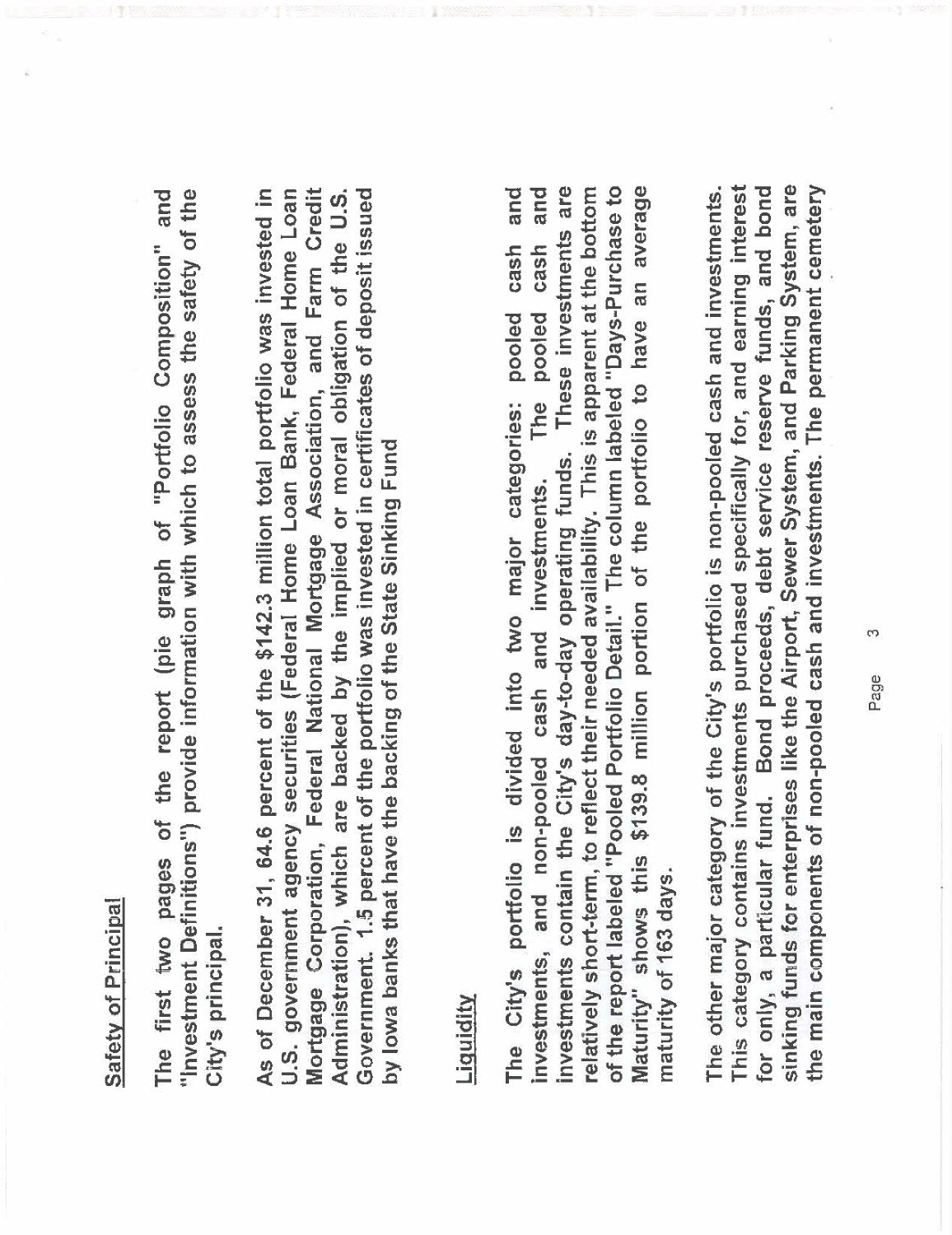in the preceding paragraph. The last line on the second page of the report labeled "Non-Pooled Portfolio Detail" reveals that the average maturity of the \$55.5 million of These preceding paragraph. The last line on the second page of the report labeled "Non-Pooled Portfolio Detail" reveals that the average maturity of the \$55.5 millon of maintenance fund and special assessments are also included in this category. These investments are much longer term than the pooled category described in the maintenance fund and special assessments are also included in this category. investments are much longer term than the pooled category described investments in this category is 145 days. investments in this category is 145 days.

# Return on investments Return on investments

The final two pages of this report are line graphs showing, respectively, the pooled cash and investments portfolio yield and the non-pooled cash and investments The final two pages of this report are line graphs showing, respectively, the pooled cash and investments portfolio yield and the non-pooled cash and investments portfolio yield-both for fifteen months, and both compared with two benchmarks. portfolio yield-both for fifteen months, and both compared with two benchmarks.

For the non-pooled portfolio, with its current average maturity of 145 days, the two For the pooled portfolio, with its current average maturity of 163 days, the two benchmarks displayed are the 180-day Treasury bill and the one-year Treasury note. benchmarks displayed are the two-year Treasury note and the three-year Treasury For the non-pooled portolio, with its current average maturity of 145 days, the two benchmarks displayed are the two-year Treasury note and the three-year Treasury For the pooled portolio, with its current average maturity of 163 days, the two benchmarks displayed are the 180-day Treasury bil and the one-year Treasury note. note yields.

portfolio will probably not go up as fast as the benchmark. Conversely, in times of Generally, because the City uses a "buy-and-hold" approach to investing, the portfolio yields will lag the market. Thus, in times of rising interest rates the yield on the City's declining interest rates, the yield on the City's portfolio will probably not go down as portolio will probably not go up as fast as the benchmark. Conversely, in times of Generally, because the City uses a "buy-and-hold" approach to investing, the portolio yields will lag the market. Thus, in times of rising interest rates the yield on the City's declining interest rates, the yield on the City's portolio will probably not go down as ast as the benchmark. fast as the benchmark.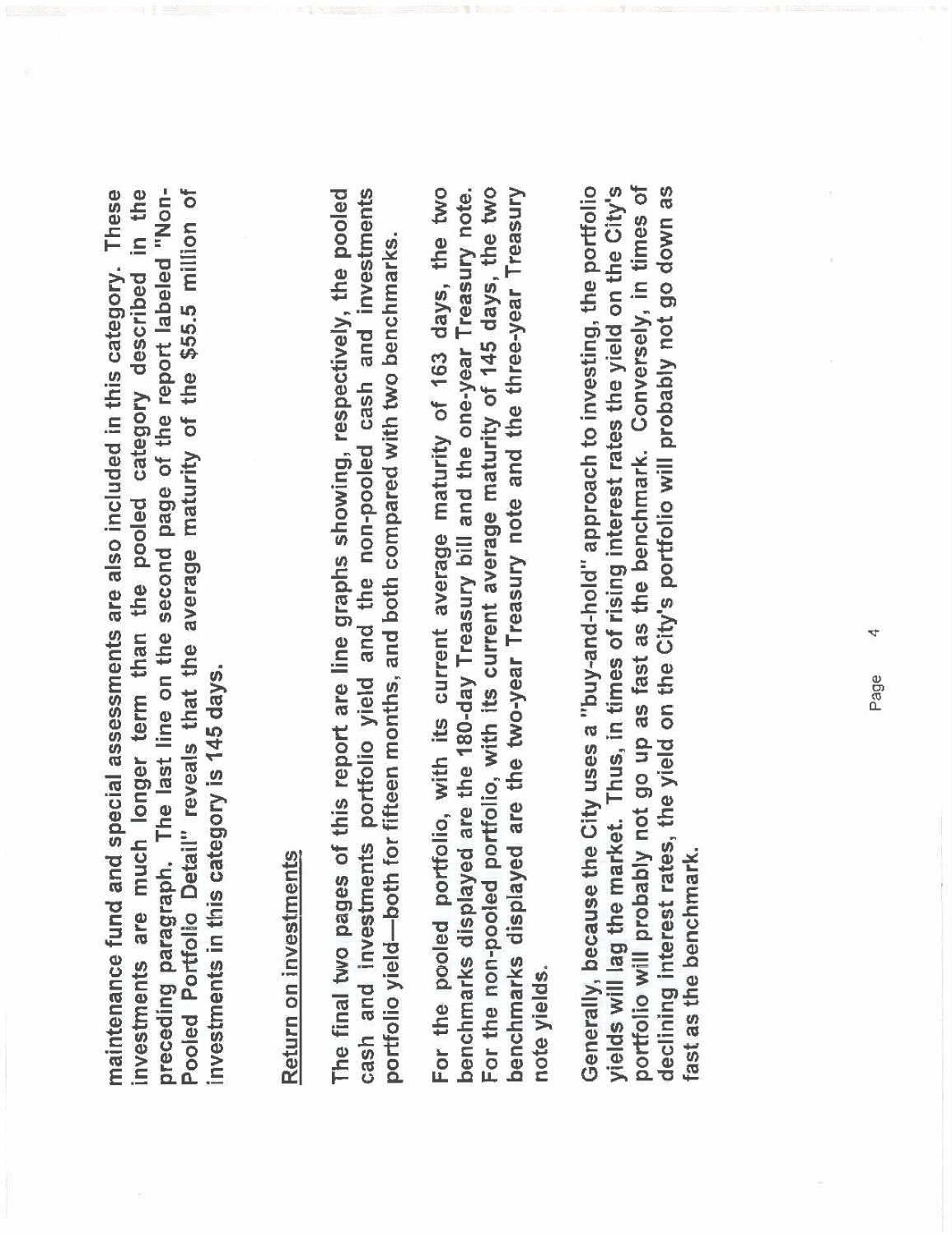# **Investment Definitions** Investment Definitions

# Government Treasuries Government Treasuries

Treasury Notes: Intermediate term coupon bearing U.S. Treasury Securities having initial maturities Treasury Notes: Intermediate term coupon bearing U,S, Treasury Securities having initial maturities of from 1-10 years. Backed by full faith and credit of the U.S. Government. of from 1-10 years, Backed by full faith and credit of the U,S, Government.

## Government Agencies Government Aqencies

FNMA (Federal National Mortgage Association): Conventional mortgages that are financed by the sale of corporate obligations (debentures and short-term notes) to private investors. Backed by FNMA (Federal National Mortgage Association): Conventional mortgages that are financed by the saie of corporate obligations (debentures and short-term notes) to private investors, Backed by moral or implied obligation of the U.S. Government. moral or implied obligation of the U,S, Government. FHLMC (Federal Home Loan Mortgage Corporation): Established to help maintain the availability of mortgage credit for residential housing. Participation is in the conventional loan market. Backed by FHLMC (Federal Home Loan Mortgage Corporation): Established to help maintain the availability of mortgage credit for residential housing, Participation is in the conventional loan market. Backed by moral or implied obligation of U.S. Government. moral or implied obligation of U,S, Government. FHLB (Federal Home Loan Banks): The institution that regulates lending to savings and loan FHLB (Federal Home Loan Banks): The institution that regulates lending to savings and loan associations. Backed by a moral or implied obligation of the U.S. Government. associations, Backed by a moral or implied obligation of the U,S, Government.

FFC (Federal Farm Credits): Supports agricultural loans. Backed by moral or implied obligation of FFC (Federal Farm Credits): Supports agricultural loans, Backed by moral or implied obligation of the U.S. Government. the U.S. Government.

paper, and banker's acceptances. Average maturities of fund assets are Typical money market funds may invest in short-term U.S. government Other<br>Money Market Fund: A form of mutual fund that restricts investments to relatively safe, relatively short-term instruments, Typical money market funds may invest in short-term U,S, government Money Market Fund: A form of mutual fund that restricts investments to relatively safe, relatively obligations, commercial paper, and banker's acceptances, Average maturities of fund assets are short-term instruments. obligations, commercial typically 14 to 28 days. typically 14 to 28 days, Certificate of Deposit: A time deposit with a specific maturity evidenced by a certificate. Insured by Certificate of Deposit: A time deposit with a specific maturity evidenced by a certificate, Insured by the Federal Deposit Insurance Corporation (FDIC) for \$250,000. the Federal Deposit Insurance Corporation (FDIC) for \$250,000,

Commercial Paper: An unsecured promissory note with a fixed maturity of no more than 270 days. Commercial Paper: An unsecured promissory note with a fixed maturity of no more than 270 days. Primarily used by large corporations to finance short-term debt. Primarily used by large corporations to finance short-term debt.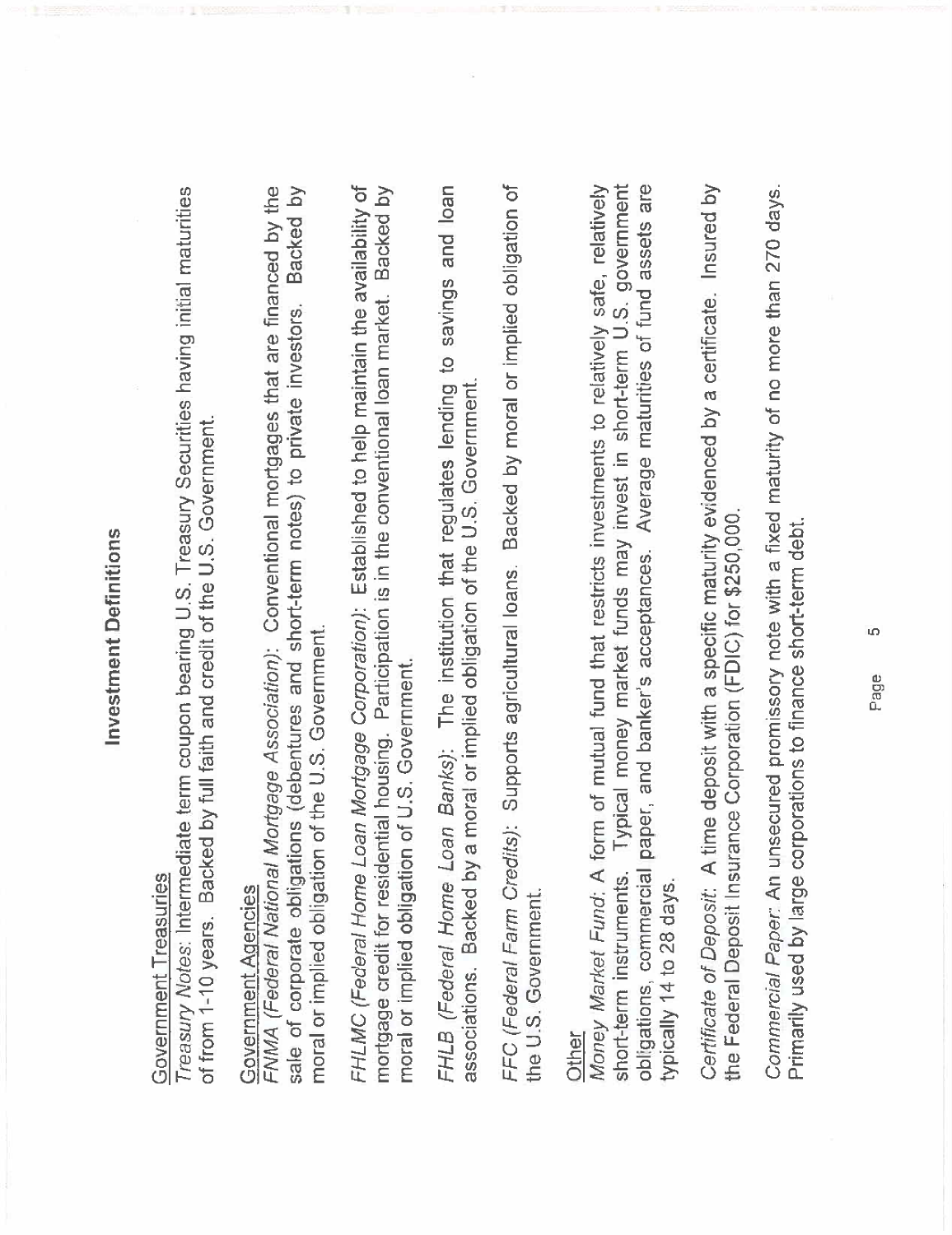



Page 6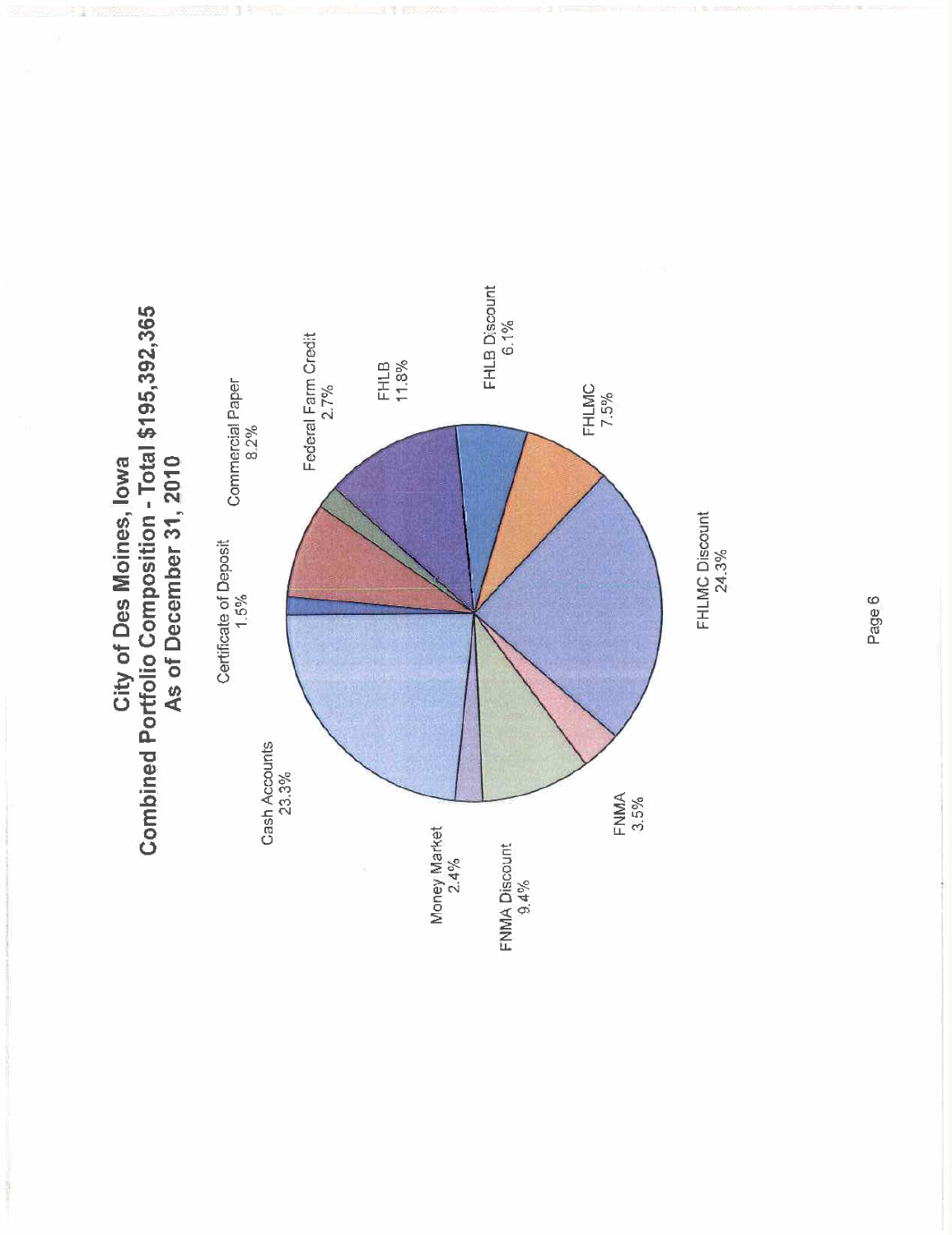|                                                                |                                                         |                                                              |                                                                                                                               |                                                                                         |                                                                           | As of December 31, 2010               |                                                          |                                                                                       |                                                                                          |                                                                     |                                                                                          |
|----------------------------------------------------------------|---------------------------------------------------------|--------------------------------------------------------------|-------------------------------------------------------------------------------------------------------------------------------|-----------------------------------------------------------------------------------------|---------------------------------------------------------------------------|---------------------------------------|----------------------------------------------------------|---------------------------------------------------------------------------------------|------------------------------------------------------------------------------------------|---------------------------------------------------------------------|------------------------------------------------------------------------------------------|
| <b>CUSIP</b>                                                   | Number<br>Invest                                        | <b>Description</b><br>Security                               | <b>Issuer</b>                                                                                                                 | Purchase<br>Date                                                                        | Maturity<br>Date                                                          | Days-Purchase<br><u>To Maturity</u>   | Yield                                                    | Original<br>Cost                                                                      | Par Value<br>Ending                                                                      | To Maturity<br>Earnings                                             | Market Value<br>Current                                                                  |
| Faderal Farm Credit Total<br>31331JTM5                         | 11-0005                                                 | Federal Farm Credit                                          | Great Pacific                                                                                                                 | 8/4/2010                                                                                | 9/30/2011                                                                 | 422<br>422                            | 0.3747<br>0.3747                                         | 3,336,726.60<br>3,336,726.60                                                          | 3,330,000.00<br>3 330,000.00                                                             | 14,437.40<br>14,437.40                                              | 3,334,662.00<br>3,334,662.00                                                             |
| 3133XVRS2<br>3133XYNZ4<br>3133XTXH4<br>FHLB Total              | 10-0070<br>10-0038<br>$11 - 0022$                       | <b>FHLB</b><br><b>FHLB</b><br>FHLB                           | Wells Fargo Instit.<br>FTN Financial<br>Piper Jaffray                                                                         | 6/3/2010<br>7/2010<br>12/23/2009<br>10/27                                               | 7/27/2011<br>6/10/2011<br>12/28/2011                                      | 460<br>372<br>427<br>581              | 0.5468<br>0.7800<br>0.2902<br>0.5702                     | 1,405,140.50<br>1,418,705.85<br>1,109,108.00<br>3,932,954.35                          | 1,400,000.00<br>1,100,000.00<br>1,405,000.00<br>3,905,000.00                             | 8 166.95<br>17,567.78<br>3,755.89<br>29,490.60                      | 1,106,490.00<br>3,924,042.20<br>1,407,304.20<br>1,410,248.00                             |
| 3128X7MN1<br>3134A4FM1<br>3134A4HF4<br>3134A4HF4<br>3137EABZ1  | 10-0059<br>10-0068<br>$11 - 0020$<br>11-0031<br>11-0021 | FHLMC<br>FHLMC<br>FHLMC<br><b>FHLMC</b><br>FHLMC<br>FHLMC    | <b>Nells Fargo instit.</b><br>FTN Financial<br><b>FTN Financial</b><br>FTN Financial<br>FTN Financial<br><b>Great Pacific</b> | 3/31/2010<br>10/27/2010<br>11/23/2010<br>7/2010<br>7/2010<br>5/5/2010<br>10/27<br>10/27 | 9/15/2011<br>6/15/2011<br>9/15/2011<br>4/25/2012<br>4/26/2011<br>5/5/2011 | 546<br>296<br>323<br>365<br>231<br>5g | 0.2502<br>0.3828<br>0.5400<br>0.2323<br>0.5217<br>0.2197 | 4,917,563.00<br>,011,050.00<br>295,700.00<br>521,329.00<br>1,011,750.00<br>926,532.50 | 4.700,000.00<br>1,000.000.00<br>900,000.00<br>1,250,000.00<br>500,000.00<br>1,000,000.00 | 5,762.50<br>4,967.50<br>1,800.00<br>976.56<br>10,778.67<br>5,628.47 | 4,868,213.00<br>1.008.290.00<br>910,035.00<br>1,282,725.00<br>517,895.00<br>1,004,520.00 |
| FHLMC Total<br>3128X9D80                                       | $11 - 0023$                                             |                                                              |                                                                                                                               |                                                                                         |                                                                           | 359                                   | 0.3578                                                   | 9,683,924.50                                                                          | 9,350,000.00                                                                             | 29,913.70                                                           | 9,591,678.00                                                                             |
| FHLMC Discount Total<br>313396GH0<br>313396HCO                 | $11 - 0029$<br>10-0087                                  | FHLMC Discount<br>FHLMC Discount                             | RBC Dain Rauche 11/16/2010<br>Coastal Securities                                                                              | 6/28/2010                                                                               | 6/1/2011<br>6/20/2011                                                     | 277<br>76<br>357                      | 0.3050<br>0.1827<br>0.4272                               | 2,445.996.75<br>1,948,079.25<br>497.917.50                                            | 1,950,000.00<br>2,450,000.00<br>500.000.00                                               | 1,920.75<br>4,003.25<br>2,082.50                                    | 499.625.00<br>1,948,713.00<br>2,448,338.00                                               |
| 31398AVQ2<br>31398AVQ2<br>31398ARH7<br>31398AK50<br>FNMA Total | $11 - 0019$<br>$11 - 0044$<br>11-0026<br>10-0062        | FNMA<br><b>FNMA</b><br>FNMA<br>FNMA                          | RBC Dain Rauche<br>Cantor Fitzgerald<br>FTN Financial<br>Piper Jaffray                                                        | 10/27/2010<br>11/8/2010<br>12/23/2010<br>4/15/2010                                      | 3/23/2011<br>5/19/2011<br>3/30/2012<br>3/23/2011                          | 399<br>508<br>147<br>288<br>8         | 0.5508<br>0.2747<br>0.2941<br>0.1901<br>0.1607           | 798,846.75<br>505 600.00<br>4,269,565.75<br>1,505,955.00<br>1,459,164.00              | 775,000.00<br>1,450,000.00<br>1,500,000.00<br>500,000.00<br>4,225 000.00                 | 4,779.82<br>1,930.00<br>8,444.29<br>607.50<br>1,126.97              | 784,455.00<br>503,460.00<br>4,248,063.00<br>1,505,160.00<br>1,454,988.00                 |
| Money Market Total<br>140320268<br>140320300<br>140323536      |                                                         | Money Market<br>Money Market<br>Money Market                 | Goldman Sachs<br>Goldman Sachs<br>Goldman Sachs                                                                               | <b>Dally</b><br>Daily<br>Oaily                                                          | Daily<br>Dally<br>Daily                                                   | $\tau$                                | 0.0100<br>0.0100<br>0.0100<br>0.0100                     | 117,091.15<br>357,117.00<br>279,050.27<br>1,753,258.42                                | 117,091.15<br>357,117.00<br>1,753,256.42<br>1,279,050.27                                 | Š<br>≶<br>$\frac{4}{2}$<br>$\frac{4}{2}$                            | 117,091.15<br>1,753,258.42<br>357,117.00<br>1.279.050.27                                 |
| 1395763<br>1357052<br>1356872<br>26824                         |                                                         | Cash Account<br>Cash Account<br>Cash Account<br>Cash Account | Bankers Trust<br>Bankers Trust<br>Bankers Trust<br>Bankers Trust                                                              | <b>Daily</b><br>Daily<br>Daily<br>Daily                                                 | Daily<br>Daily<br>Daly<br>Daily                                           |                                       | 0.1190<br>0.1190<br>0.1190<br>0.1190                     | 1,508.55<br>4,006.04<br>26,625,837.54<br>184,000.01                                   | 4,006.04<br>1,509.55<br>26,625,837.54<br>184,000.01                                      | $\frac{4}{2}$<br>SÃ<br>$\frac{4}{2}$<br>⋚                           | 1,509.55<br>4,006.04<br>184,000.01<br>26,625,837.54                                      |

City of Des Moines<br>Non-Pooled Portfolio Detail<br>Controller 24, 2010

7 epeq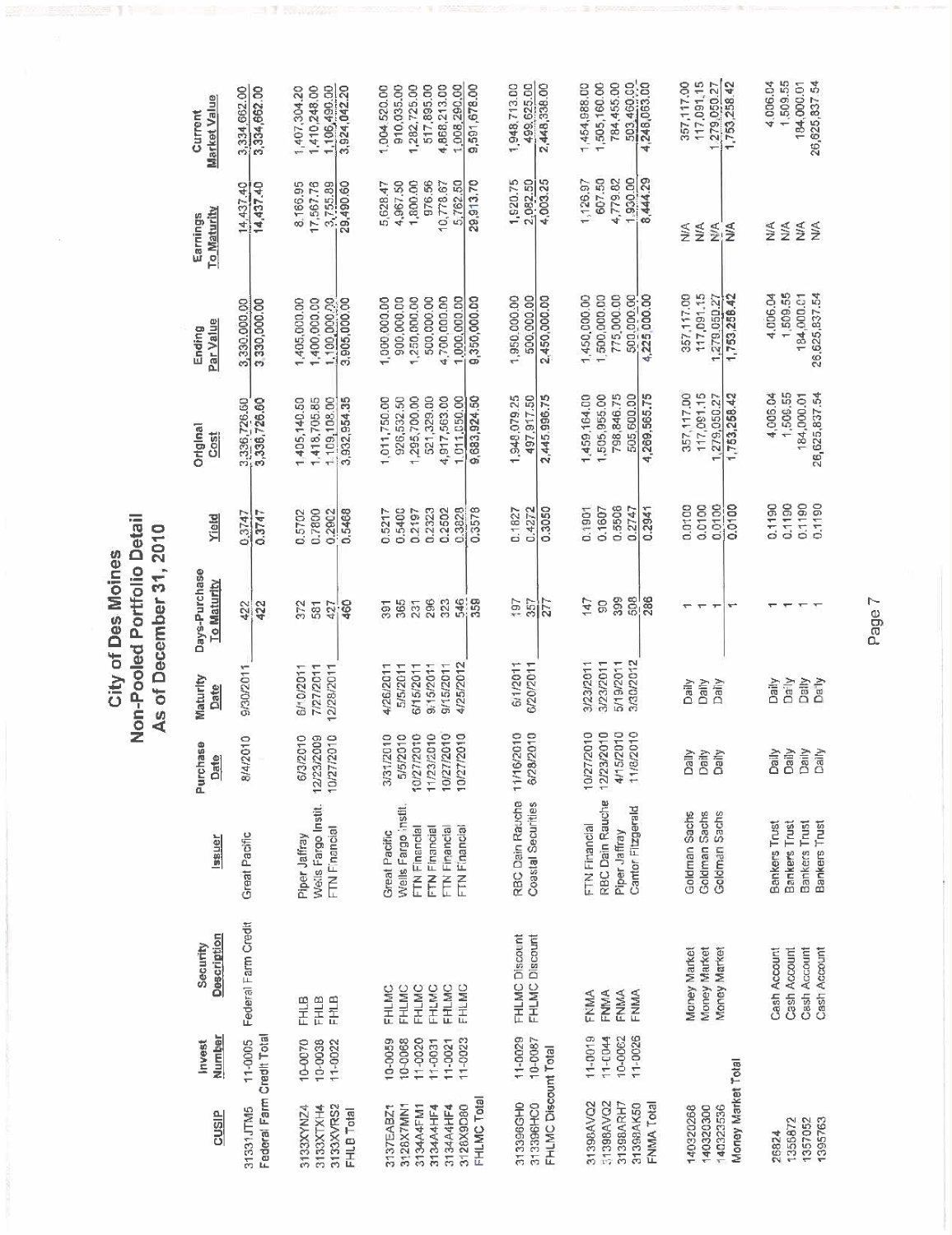City of Des Moines<br>Non-Pooled Portfolio Detail<br>As of December 31, 2010 Non.Pooled Portolio Detail As of Decembef 31,2010 City of Des Moines

|                                                                                                                                                     | Current<br><u>arket Value</u><br>156,280.34<br>2,286,192.84<br>2,011.59<br>197,226,772.01<br>287,024.69<br>287,024.69<br>Earnings<br>Co Maturity<br>Ending<br>Par Value<br>156,266,192.84<br>2,296,192.84<br>197,926,54<br>197,024,59<br>287,024,59<br>280,096,811,15<br><b>Jriginal</b><br>Cost<br>156,260.34<br>156,260.34<br>22,772.01<br>197,926,54<br>187,1024.69<br>287,1024.69<br>Days-Purchase<br>To Maturity<br>laturity<br>Date<br>urchas |                  | <b>Yield</b><br>D.1190<br>D.1190<br>D.1190<br>D.1190<br>D.1190 | $\frac{4555}{2}$ |        | 1,1190             |                 |
|-----------------------------------------------------------------------------------------------------------------------------------------------------|-----------------------------------------------------------------------------------------------------------------------------------------------------------------------------------------------------------------------------------------------------------------------------------------------------------------------------------------------------------------------------------------------------------------------------------------------------|------------------|----------------------------------------------------------------|------------------|--------|--------------------|-----------------|
| <b>NESS EN 1986</b><br>Band Band<br>Band Band<br><b>Issuer</b><br>Bankers Trust<br>Bankers Trust<br>Bankers Trust<br>Bankers Trust<br>Bankers Trust |                                                                                                                                                                                                                                                                                                                                                                                                                                                     |                  |                                                                |                  |        |                    |                 |
|                                                                                                                                                     |                                                                                                                                                                                                                                                                                                                                                                                                                                                     |                  |                                                                |                  |        |                    |                 |
| <b>Description</b><br>Cash Account<br>Cash Account<br>Cash Account<br>Cash Account<br>Cash Account                                                  | Invest<br><u>Jumber</u><br><b>CLISIP</b>                                                                                                                                                                                                                                                                                                                                                                                                            | 395813<br>395797 | 395839<br>566815                                               | 566879           | 567298 | Cash Account Total | nvestmant Total |